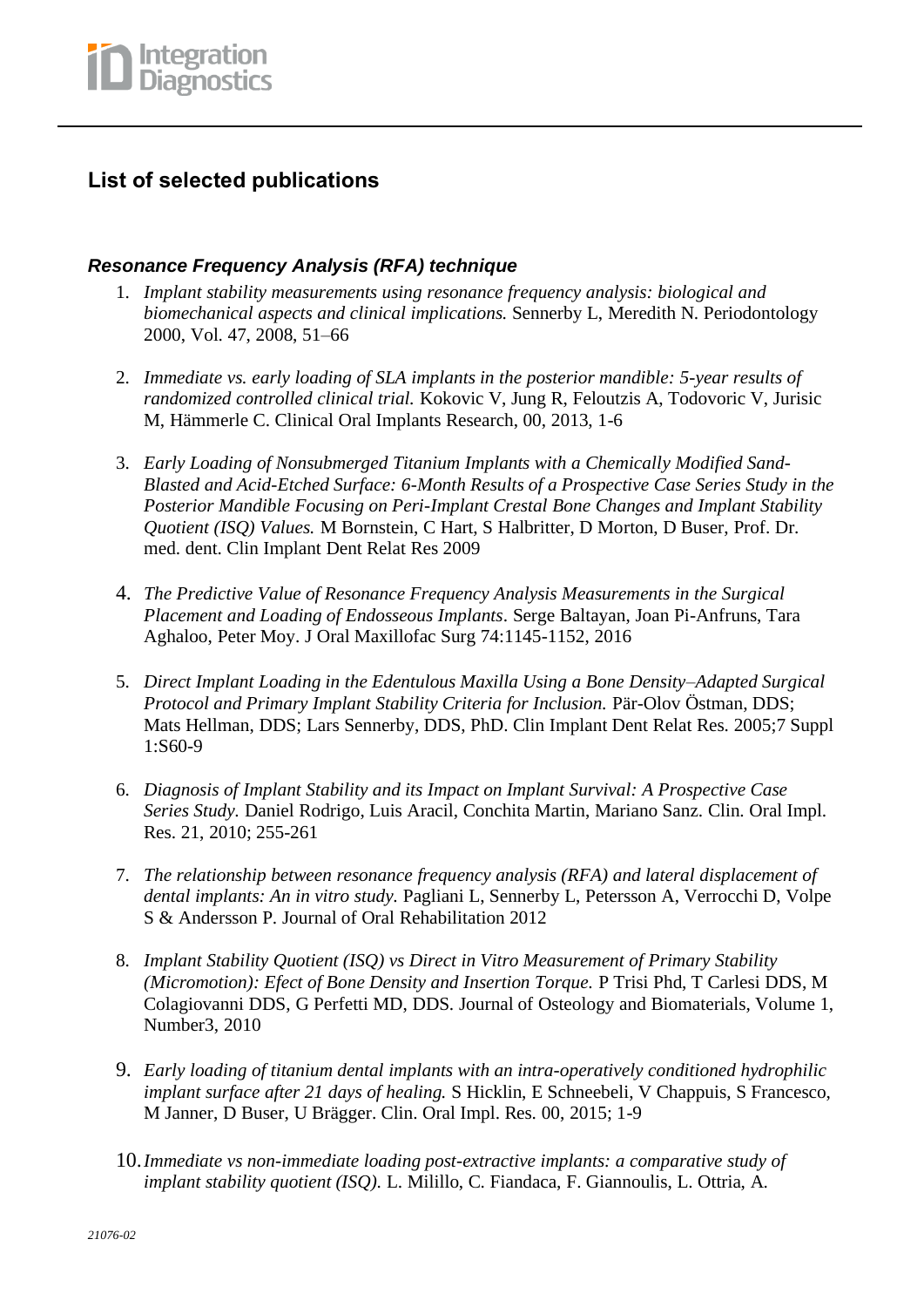

Lucchese, F. Silvestre, M. Petruzzi. Oral & Implantology – anno IX – n. 3/2016

*11. Influence of cortical bone and implant design in the primary stability of dental implants measured by two different devices of resonance frequency analysis: An in vitro study.* [Chávarri-Prado D1](https://www.ncbi.nlm.nih.gov/pubmed/?term=Ch%C3%A1varri-Prado%20D%5BAuthor%5D&cauthor=true&cauthor_uid=32190194), [Brizuela-Velasco A2](https://www.ncbi.nlm.nih.gov/pubmed/?term=Brizuela-Velasco%20A%5BAuthor%5D&cauthor=true&cauthor_uid=32190194), [Diéguez-Pereira M1](https://www.ncbi.nlm.nih.gov/pubmed/?term=Di%C3%A9guez-Pereira%20M%5BAuthor%5D&cauthor=true&cauthor_uid=32190194), [Pérez-Pevida E2](https://www.ncbi.nlm.nih.gov/pubmed/?term=P%C3%A9rez-Pevida%20E%5BAuthor%5D&cauthor=true&cauthor_uid=32190194), [Jiménez-](https://www.ncbi.nlm.nih.gov/pubmed/?term=Jim%C3%A9nez-Garrudo%20A%5BAuthor%5D&cauthor=true&cauthor_uid=32190194)[Garrudo A2](https://www.ncbi.nlm.nih.gov/pubmed/?term=Jim%C3%A9nez-Garrudo%20A%5BAuthor%5D&cauthor=true&cauthor_uid=32190194), [Viteri-Agustín I3](https://www.ncbi.nlm.nih.gov/pubmed/?term=Viteri-Agust%C3%ADn%20I%5BAuthor%5D&cauthor=true&cauthor_uid=32190194), [Estrada-Martínez A1](https://www.ncbi.nlm.nih.gov/pubmed/?term=Estrada-Mart%C3%ADnez%20A%5BAuthor%5D&cauthor=true&cauthor_uid=32190194), [Montalbán-Vadillo O2](https://www.ncbi.nlm.nih.gov/pubmed/?term=Montalb%C3%A1n-Vadillo%20O%5BAuthor%5D&cauthor=true&cauthor_uid=32190194). [J Clin Exp](https://www.ncbi.nlm.nih.gov/pubmed/32190194)  [Dent.](https://www.ncbi.nlm.nih.gov/pubmed/32190194) 2020 Mar 1;12(3):e242-e248. "*The presence of cortical bone positively influences the primary stability of dental implants. The design of the implant also has a statistically significant influence on implant primary stability, although the impact depends on whether there is coronal cerclage or not. There were no statistically significant differences in the implant stability measurements obtained by two different devices".*

#### *Penguin RFA reduces treatment time*

- 1. *The functional loading of implants increases their stability: A retrospective clinical study.* Brizuela-Velasco A, Chávarri-Prado D. Clin Implant Dent Relat Res. 2019 Feb;21(1):122- 129. *"Increases in ISQ values are greater during the months immediately following loading, which shows that immediate or early loading protocols are not only possible but can also be beneficial."*
- 2. *Immediate vs non-immediate loading post-extractive implants: a comparative study of implant stability quotient (ISQ).* Milillo L, Fiandaca F et.al. Oral & Implantology. 2016 Mar: 123-131 *" Provisional and immediate prosthetic techniques in post-extractive sites with cone-shaped implants, platform-switching abutment and bioactive surface may enhance ISQ values after four weeks, thus facilitating osseointegration and reducing healing time, as well as making this methodology predictable."*

#### *Penguin RFA removes doubt*

- 1. *The functional loading of implants increases their stability: A retrospective clinical study.* Brizuela-Velasco A, Chávarri-Prado D. Clin Implant Dent Relat Res. 2019 Feb;21(1):122- 129. *"The functionalization of dental implants through the placement of implant-supported fixed prostheses increases their stability, measured in ISQ values by means of RFA."*
- 2. *Can resonance frequency analysis detect narrow marginal bone defects around dental implants? An ex vivo animal pilot study.* Yao CJ, Mattheos N. Australian Dent Journal. 2017; 0: 1-7. *"ISQ values can effectively detect narrow, intrabony marginal bone defects, in particular when involving the first coronal 2 mm. This finding could have implications for the early diagnosis of conditions affecting the marginal bone, such as peri-implantitis."*
- 3. *Resonance frequency analysis: Comparing two clinical instruments.* Becker W, Hujoel P, Becker BE. Clin Implant Dent Relat Res. 2018;20:308–312. *"Resonance frequency evaluation data were similar for both instruments, indicating their reliability in determining implant stability. Neither instrument predicted implant failure. While subjective, Penguin was less cumbersome to utilize and the window revealing the readings was very easier to read. Further, the pegs are magnetized making insertion easy."*
- *4. Immediate vs. early loading of SLA implants in the posterior mandible: 5-year results of randomized controlled clinical trial*. Kokovic V, Jung R, Feloutzis A, Todorovic VS, Jurisic M, Hämmerle CHF. Clin. Oral Impl. Res. 25, 2014, e114–e119*. "Consequently, biological implant stability was successfully obtained in all situations and no implants were lost… The*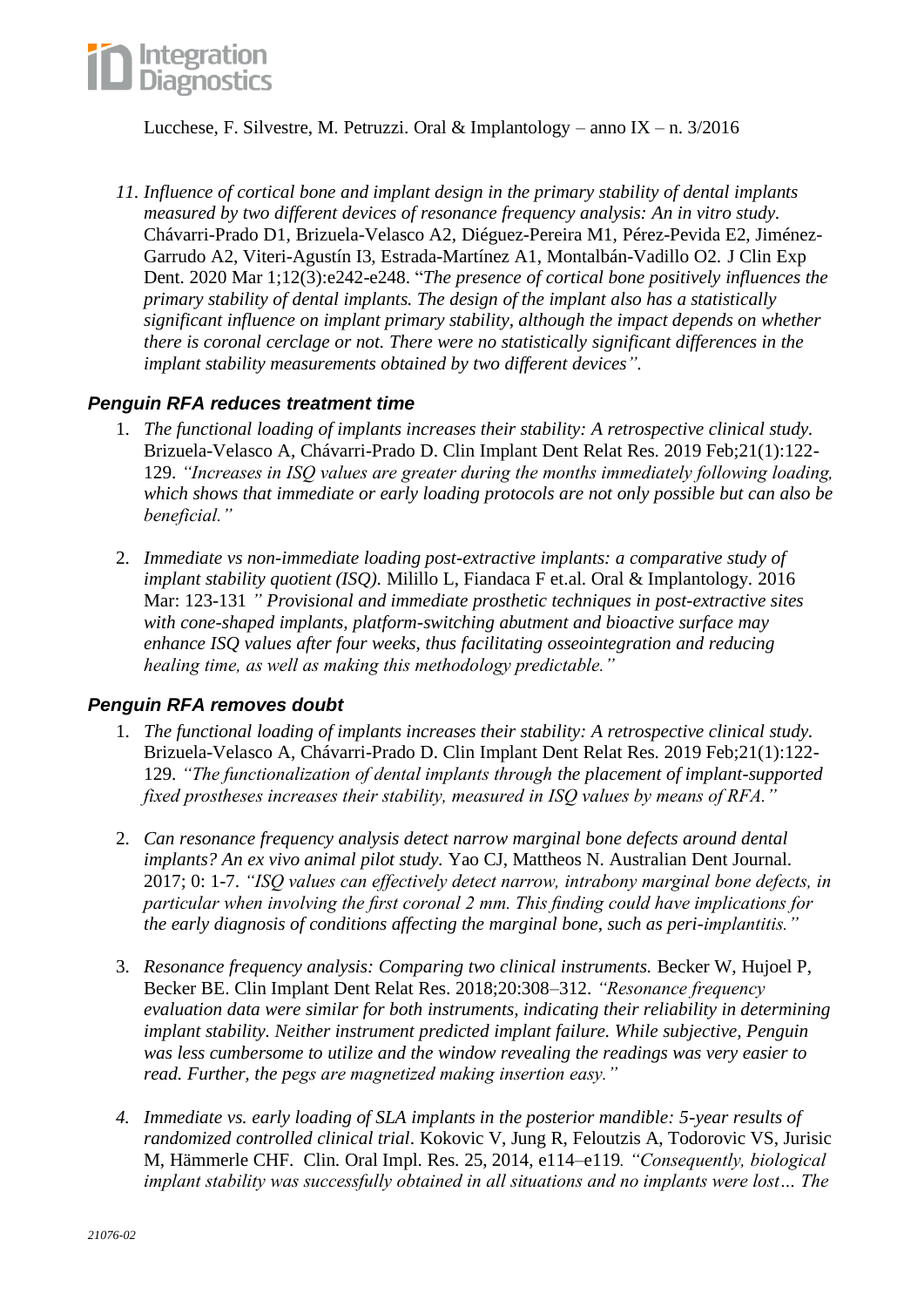

*development of noninvasive diagnostic instruments for measuring of implant stability (RFA) has important role to detect early changes in this clinical parameter during the tissue integration."*

- 5. *Diagnosis of implant stability and its impact on implant survival: a prospective case series study.* Rodrigo D, Aracil L, Martin C, Sanz M. Clin. Oral Impl. Res. 21, 2010; 255–261. *"Only secondary stability RFA values were able to significantly predict implant outcomes, but not primary stability values. There was a good correlation between RFA and the proposed clinical classification of primary stability"*
- 6. *Implant stability measurements using resonance frequency analysis: biological and biomechanical aspects and clinical implications.* Sennerby L, Meredith N. Periodontology 2000, Vol. 47, 2008, 51–66. *"The authors of the present study find the resonance frequency analysis technique to be helpful in deciding when to replace an immediately loaded temporary prosthesis with a permanent prosthesis after implant placement."*
- 7. *The predictive value of resonance frequency analysis measurements in the surgical placement and loading of endosseous implants*. Baltayan S et.al. J Oral Maxillofac Surg 74:1145-1152, 2016. *"RFA is a noninvasive method to measure the stability of implants and help guide placement staging and loading protocols. This study showed that increasing ISQ values correlated with increased sensitivity in detecting implant failure."*
- 8. M Bornstein, C Hart, S Halbritter, D Morton, D Buser, Prof. Dr. med. dent. Clin Implant Dent Relat Res 2009

#### *Penguin RFA is reliable & repeatable*

- 1. *Resonance frequency analysis: Comparing two clinical instruments.* Becker W, Hujoel P, Becker BE. Clin Implant Dent Relat Res. 2018;20:308–312. *"Resonance frequency evaluation data were similar for both instruments, indicating their reliability in determining implant stability. Neither instrument predicted implant failure. While subjective, Penguin was less cumbersome to utilize and the window revealing the readings was very easier to read. Further, the pegs are magnetized making insertion easy."*
- 2. *Diagnosis of implant stability and its impact on implant survival: a prospective case series study.* Rodrigo D, Aracil L, Martin C, Sanz M. Clin. Oral Impl. Res. 21, 2010; 255–261. *"Only secondary stability RFA values were able to significantly predict implant outcomes, but not primary stability values. There was a good correlation between RFA and the proposed clinical classification of primary stability"*
- 3. *Implant stability measurements using resonance frequency analysis: biological and biomechanical aspects and clinical implications.* Sennerby L, Meredith N. Periodontology 2000, Vol. 47, 2008, 51–66. *"The authors of the present study find the resonance frequency analysis technique to be helpful in deciding when to replace an immediately loaded temporary prosthesis with a permanent prosthesis after implant placement."*
- 4. *Resonance frequency analysis: Agreement and correlation of implant stability quotients between three commercially available instruments*. Norton MR. Int J Oral Maxillofac Implants. 2018 Oct 3.
- *5. Initial stability measurements of implants using a new magnetic resonance frequency*